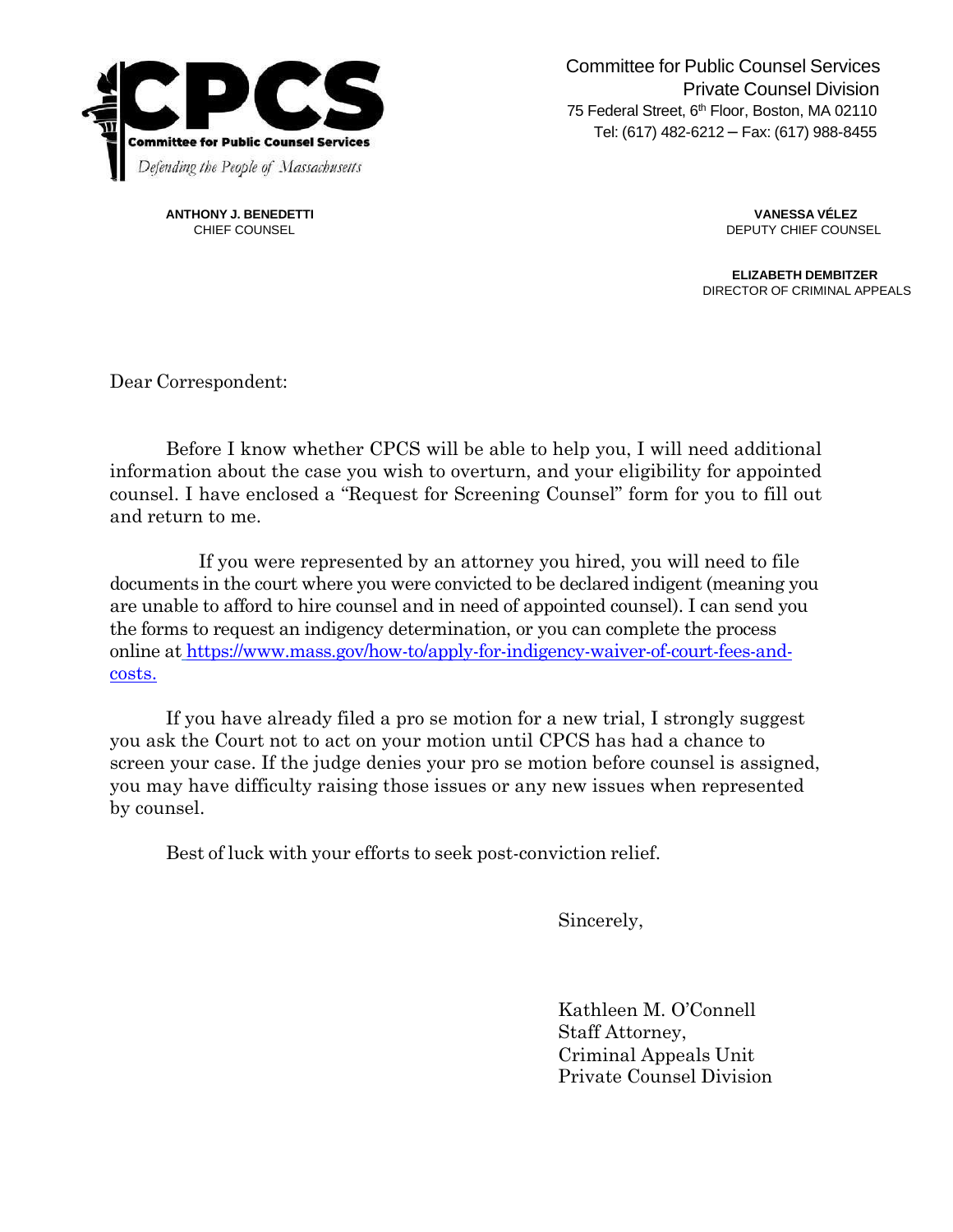## **REQUEST FOR POST-CONVICTION COUNSEL**

*NOTE: DO NOT USE THIS FORM IF YOU HAVE A PENDING FEDERAL CASE UNTIL YOU CONSULT WITH YOUR FEDERAL DEFENSE LAWYER*

| FROM: |                                                                                                                                                                                                                                                                                |  |
|-------|--------------------------------------------------------------------------------------------------------------------------------------------------------------------------------------------------------------------------------------------------------------------------------|--|
|       | (Name and address of person seeking counsel)                                                                                                                                                                                                                                   |  |
|       |                                                                                                                                                                                                                                                                                |  |
|       | Date of Birth:                                                                                                                                                                                                                                                                 |  |
| TO:   | Kathleen O'Connell<br><b>Committee for Public Counsel Services</b><br>Criminal Appeals Unit, Private Counsel Division<br>75 Federal Street, 6th Floor, Boston, MA 02110<br>Or email to: CAUAttorney@publiccounsel.net                                                          |  |
|       | Dear Attorney O'Connell,                                                                                                                                                                                                                                                       |  |
|       | I am writing to you to request that you appoint a lawyer to review my Massachusetts state court<br>conviction. I am providing you with the following information for each conviction that I want to<br>challenge (please fill out a new form for each separate docket number): |  |
| 1.    |                                                                                                                                                                                                                                                                                |  |
| 2.    |                                                                                                                                                                                                                                                                                |  |
| 3.    | Charge(s) you were convicted of:                                                                                                                                                                                                                                               |  |
| 4.    |                                                                                                                                                                                                                                                                                |  |
| 5.    |                                                                                                                                                                                                                                                                                |  |
| 6.    | Your most recent attorney in a criminal case was (check only one):<br>$\Box$ hired by me<br>$\Box$ court appointed<br>$\Box$ represented myself                                                                                                                                |  |
|       |                                                                                                                                                                                                                                                                                |  |
| 7.    | $\Box$ I pled guilty $\Box$ I was convicted after trial<br>Check only one:                                                                                                                                                                                                     |  |
| 8.    | Do you have a criminal case pending in Federal Court?: Yes:_____ No:_____                                                                                                                                                                                                      |  |
| 9.    | Where were you born?                                                                                                                                                                                                                                                           |  |
| 10.   | What is your current immigration status?<br>(This information is requested only to determine if you have a claim for relief, and will<br>not be disclosed to immigration officials.)                                                                                           |  |